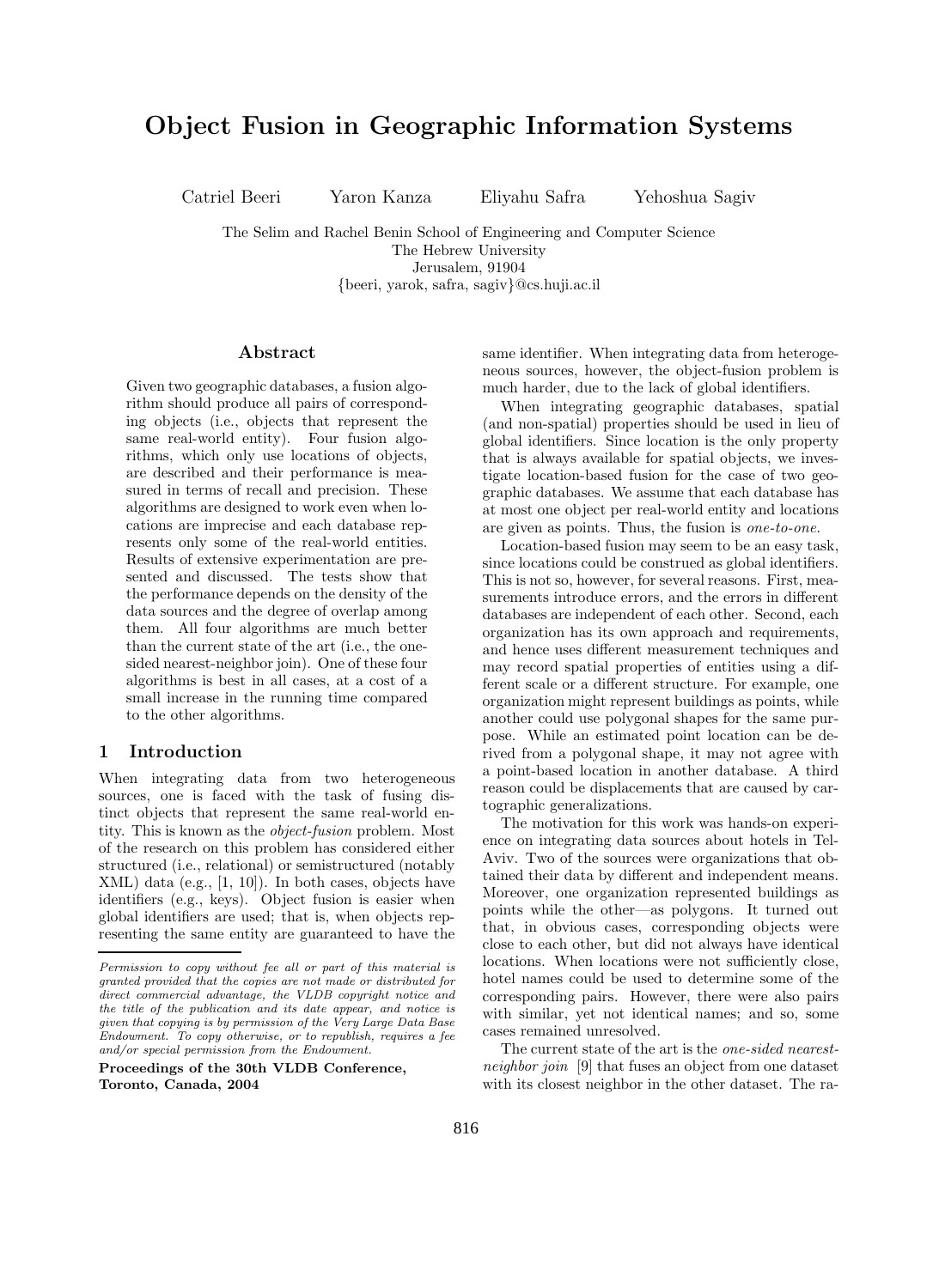tionale is that even in the presence of measurement errors, different objects that represent the same entity should have close locations. However, in the onesided nearest-neighbor join, every object from one of the two datasets is matched with some object from the other dataset, even if each dataset has objects that should not be matched with any object from the other dataset. Thus, the performance is poor when the overlap between the two dataset is small.

Another source of difficulty is due to the fact that in the presence of errors, in a dense dataset, the right match is not always the nearest neighbor. Consequently, one also has to consider objects that are further away. Moreover, there are mutual influences: If an object  $a$  is matched with an object  $b$ , then both cease to be candidates for possible matches with other objects, thereby increasing the likelihood of other matches between the other objects.

In this paper, we consider the problem of finding one-to-one correspondences among objects that have point locations and belong to two geographic databases. We present several location-based algorithms, with an increasing level of sophistication, for finding corresponding objects that should be fused. We also present the results of extensive tests that illustrate the weaknesses and strengths of these algorithms, under varying assumptions about the error bounds, the density of each spatial database and the degree of overlap between these databases.

The main contribution of our work is in showing that point locations can be effectively used to find corresponding objects. Since locations are always available for spatial objects and since a point is the simplest form of representing a location, additional information (e.g., names or polygonal locations) can only enhance the strength of our location-based algorithms.

The outline of this paper is as follows. In Section 2, we introduce the framework and formally define the problem. Section 3 describes how to measure the quality of the result of a fusion algorithm. In that section, we also discuss the factors that may influence the performance of such an algorithm. Section 4 describes the fusion algorithms that we propose. The tests and their results are discussed in Section 5. In Section 6, we consider further improvements. Section 7 describes how to choose an optimal threshold value. Related work is described in Section 8, and we conclude in Section 9.

# 2 Object Fusion

A geographic database stores spatial objects, or objects for short. Each object represents a single real-world geographic entity. We view a geographic databases as a dataset of objects, with at most one object for each real-world entity. An object has associated spatial and non-spatial attributes. Spatial attributes describe the location, height, shape and topology of an entity. Examples of non-spatial attributes are name,

address, number of rooms in a hotel, etc.

We assume that locations of objects are recorded as points. This is the simplest form of representing locations. More complex forms of recording locations (e.g, polygons) can be approximated by points (e.g., by computing the center of mass). The distance between two objects is the Euclidean distance between their point locations.

When two geographic databases are integrated, the main task is to identify pairs of objects, one from each dataset, that represent the same entity; the objects in each pair should be fused into a single object. In general, a fusion algorithm may process more than two datasets and it generates fusion sets with at most one object from each dataset. A fusion set is sound if all its objects represent the same entity (but it does not necessarily contain all the objects that represent that entity). A fusion set is complete if it contains all the objects that represent some entity (but it may also contain other objects). A fusion set is correct if it is both sound and complete.

In this paper, we consider the case of two datasets and investigate the problem of finding the correct fusion sets, under the following assumptions. First, in each dataset, distinct objects represent distinct realworld entities. This is a realistic assumption, since a database represents a real-world entity as a single object. Second, only locations of objects are used to find the fusion sets. This is a practical assumption, since spatial objects always have information about their locations. As explained earlier, location-based fusion is not easy, since locations are not accurate.

We denote the two datasets as  $A = \{a_1, \ldots, a_m\}$ and  $B = \{b_1, \ldots, b_n\}$ . Two objects  $a \in A$  and  $b \in B$ are corresponding objects if they represent the same entity. A fusion set that is generated from A and B is either a singleton (i.e., contains a single object) or has two objects, one from each dataset. A fusion set  ${a, b}$  is correct if a and b are corresponding objects. A singleton fusion set  $\{a\}$  is correct if a does not have a corresponding object in the other dataset.

In the absence of any global key, it is not always possible to find all the correct fusions sets. We will present novel algorithms that only use locations and yet are able to find the correct fusion sets with a high degree of success. We will discuss the factors that effect the performance of these algorithms and show results of testing them.

# 3 Quality of Results

# 3.1 Measuring the Quality

Similarly to information retrieval, we measure the quality of a fusion algorithm in terms of recall and precision. Recall is the percentage of correct fusion sets that actually appear in the result (e.g., 91% of all the correct fusion sets appear in the result). Precision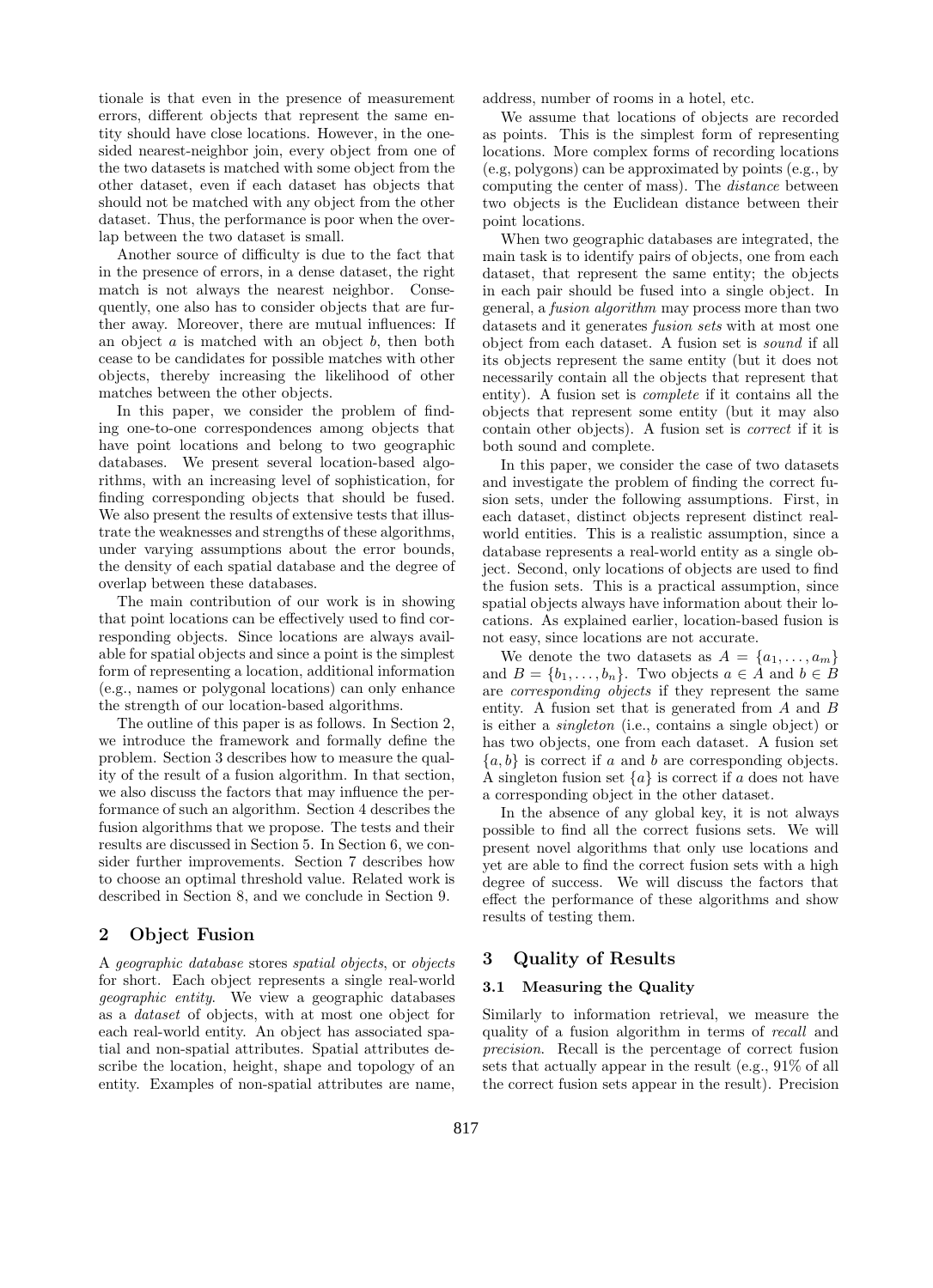is the percentage of correct fusion sets out of all the fusion sets in the result (e.g., 80% of the sets in the result are correct).

Formally, let the result of a fusion algorithm have  $s^r$ fusion sets and let  $s^{r}_{c}$  sets out those be correct. Let  $e$ denote the total number of real-world entities that are represented in at least one of the two datasets. Then the precision is  $s_c^r/s^r$  and the recall is  $s_c^r/e$ .

Note that applying the above definitions requires full knowledge of whether two objects represent the same entity or not. Clearly, this knowledge was available for the datasets that we used in the tests.

A similar definition of recall and precision was used in [13]. However, they considered a somewhat different problem, where the correct fusion sets are always of size two and the fusion algorithm only produces fusion sets of size two. Our definition is more general in that it takes into account the possibility that a fusion algorithm produces correct as well as incorrect singleton fusion sets.

Recall and precision could also be defined in a different way, by counting object occurrences instead of fusion sets and entities. When there are only two datasets (as in our case), there is no substantial difference between the two definitions. However, when fusion sets may have more than two objects, counting object occurrences seems to be a more suitable approach. The details of the alternative definitions are beyond the scope of this paper.

## 3.2 Factors Affecting Recall and Precision

One factor that influences the recall and precision is the error interval of each dataset. The error interval is a bound on the distance between an object in the dataset and the entity it represents. The *density* of a dataset is the number of objects per unit of area. The choice factor is the number of objects in a circle with a radius that is equal to the error interval (note that the choice factor is the product of the density and the area of that circle). Intuitively, for a given entity, the choice factor is an estimate of the number of objects in the dataset that could possibly represent that entity. It is more difficult to achieve high recall and precision when the choice factor is large. Generally, we consider a choice factor as large if it is greater than 1; otherwise, it is small. Note that the above factors need not be uniform in the geographic area that is represented by a given dataset. In the general case, these factors may have different values for different subareas.

Suppose that the datasets  $A$  and  $B$  have  $m$  and  $n$  objects, respectively. Let  $c$  be the number of corresponding objects, i.e., the number of objects in all the correct fusion sets of size 2. Note that the number of distinct entities that are represented in the two datasets is  $m + n - (c/2)$ . The *overlap* between A and B is  $c/(m+n)$ . The overlap is a measure of the fraction of objects that have a corresponding object

in the other set. One of the challenges we faced was to develop an algorithm that has high recall and precision for all degrees of overlap. Note that when the two sets represent exactly the same set of entities, then the overlap is maximal, i.e., 1. Another special case is when one dataset covers the second dataset, i.e., all the entities represented in the second dataset are also represented in the first dataset. We tested the performance of the algorithms on datasets with varying degrees of overlap.

# 4 Finding Fusion Sets

In this section, we present methods for computing the fusion sets of two datasets,  $A = \{a_1, \ldots, a_m\}$  and  $B = \{b_1, \ldots, b_n\}$ . The methods are based on the intuition that two corresponding objects are more likely to be close to each other than two non-corresponding objects. The recall and precision of each method depend on specific characteristics of the given datasets, e.g., the choice factors of the datasets, the degree of overlap, etc. The methods are compared in Section 5.

## 4.1 The One-Sided Nearest-Neighbor Join

We start by describing an existing method, the onesided nearest-neighbor join, which is commonly used in commercial geographic-information systems [9]. Given an object  $a \in A$ , we say that an object  $b \in B$  is the nearest B-neighbor of a if b is the closest object to a among all the objects in B. The one-sided nearestneighbor join of a dataset  $B$  with a dataset  $A$  produces all fusion sets  $\{a, b\}$ , such that  $a \in A$  and  $b \in B$  is the nearest B-neighbor of a. Note that every  $a \in A$  is in one of the fusion sets, while objects of B may appear in zero, one or more fusion sets. Thus, the one-sided nearest-neighbor join is not symmetric, i.e., the result of joining  $B$  with  $A$  is not necessarily equal to the result of joining A with B.

We modify the above definition by adding to the result the singleton set  ${b}$  for every  $b \in B$  that is not the nearest neighbor of some  $a \in A$ . We do that to boost up the recall of this method; otherwise, the recall could be very low.

We say that a dataset  $A$  is *covered* by a dataset  $B$  if every real-world entity that is represented in A is also represented in B. Recall that the one-sided nearestneighbor join produces singleton fusion sets just for one of the two datasets, even if neither dataset covers the other one. Thus, the result will include wrong pairs and the precision will be low.

In conclusion, the one-sided nearest-neighbor join is likely to produce good approximations only when one dataset is covered by the other and the choice factors of the datasets are not large.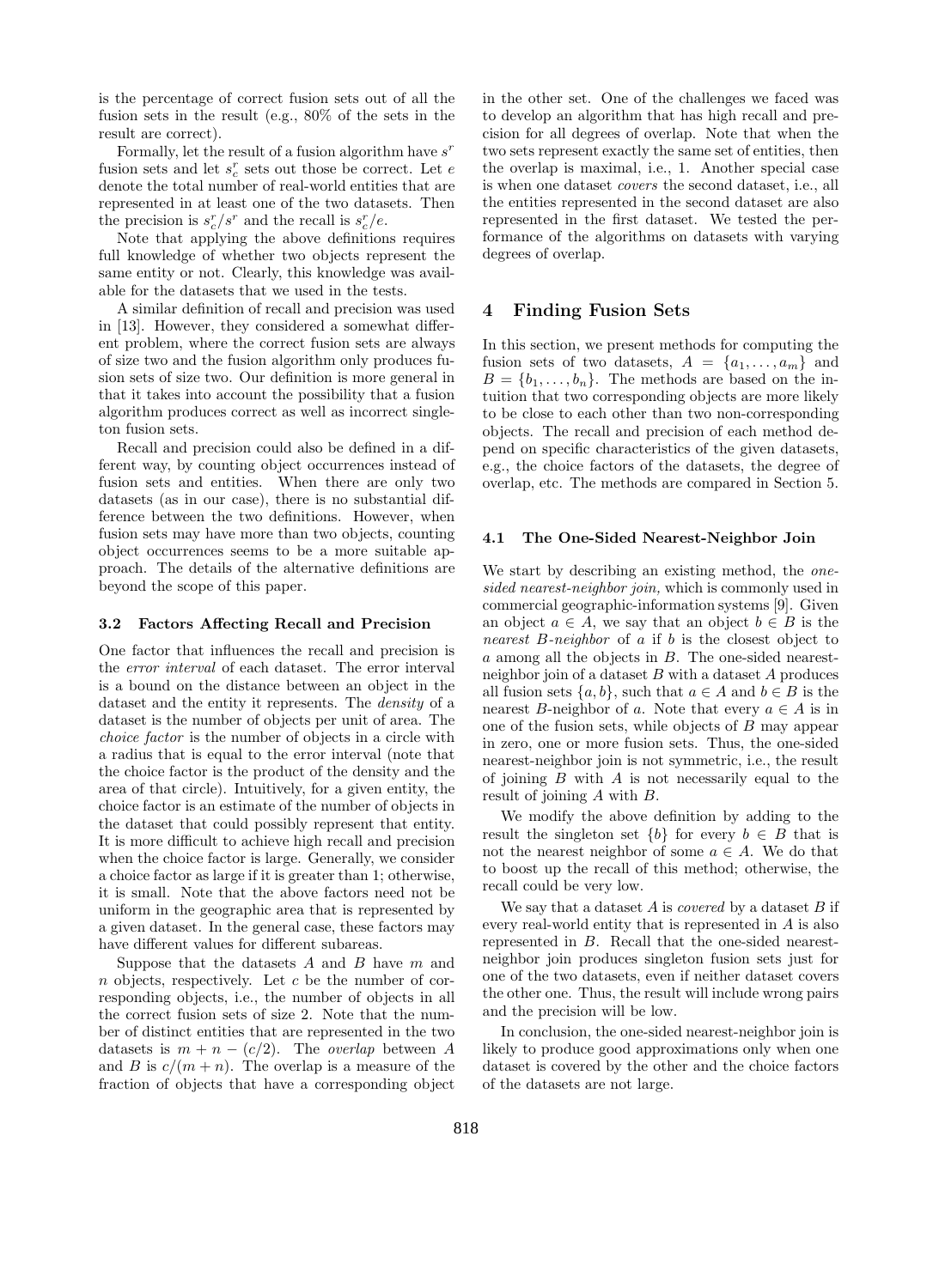#### 4.2 New Methods

In the following subsections, we present three novel methods for computing fusion sets. Each method computes a confidence value for every fusion set. The confidence value indicates the likelihood that the fusion set is correct.

The final result in each method is produced by choosing the fusion sets that have a confidence value that is above a given threshold value. The threshold  $\tau$  (0  $\leq \tau \leq$  1) is chosen by the user. Typically, increasing the threshold value will increase the precision and lower the recall, while decreasing the threshold value will increase the recall and decrease the precision. Controlling the recall and precision by means of a threshold value is especially useful when the datasets have large choice factors.

## 4.3 The Mutually-Nearest Method

Two objects,  $a \in A$  and  $b \in B$ , are mutually nearest if  $a$  is the nearest A-neighbor of  $b$  and  $b$  is the nearest B-neighbor of a. The intuition behind the mutuallynearest method is that corresponding objects are likely to be mutually nearest. Note that some objects of A are not in any pair of mutually-nearest objects (and, similarly, for some objects of  $B$ ). It happens when the nearest B-neighbor of  $a \in A$  is some  $b \in B$ , but the nearest A-neighbor of b is different from a.

In the mutually-nearest method, a two-element fusion set is created for each pair of mutually-nearest objects. A singleton fusion set is created for each object that is not in any pair of mutually-nearest objects.

Consider an object  $a \in A$  and let b be the nearest B-neighbor of a. The second-nearest B-neighbor of A is the object  $b' \in B$ , such that b' is the closest object to a among all the object in  $B - \{b\}.$ 

We will now define the confidence values of fusion sets. First, consider a pair of mutually-nearest objects  $a \in A$  and  $b \in B$ . Let  $a'$  be the second-nearest A-neighbor of b, and let b' be the second-nearest Bneighbor of a. The confidence of the fusion set  $\{a, b\}$ is defined as follows.

$$
confidence({a,b}) =
$$
  

$$
1 - \frac{distance(a,b)}{\min\{distance(a,b'), distance(a',b)\}}
$$

That is, the confidence is the complement to one of the ratio of the distance between the two objects to the minimum among the distances between each object and its second-nearest neighbor.

Now consider a fusion set with one element  $a \in A$ , i.e., a is not in any pair of of mutually-nearest objects. Let b be the nearest B-neighbor of  $\alpha$  and let  $\alpha'$  be the nearest A-neighbor of b. The confidence of the fusion set  $\{a\}$  is defined as follows.

$$
confidence(\lbrace a \rbrace) = 1 - \frac{distance(a',b)}{distance(a,b)}
$$

That is, the complement to one of the ratio of the distance between  $a'$  and b to the distance between a and b. Note that the confidence cannot be negative, since it would imply that  $a$ , rather than  $a'$ , is the nearest A-neighbor of b. The confidence of a fusion set with a single element from  $b \in B$  is defined similarly.

The above formulas are used to compute the confidence value, except when the distance upper bound  $\beta$  rules out the possibility that a has a corresponding object in the other set. The parameter  $\beta$  should be equal to the sum of all possible errors in the locations of objects. Thus, if for all  $b \in B$ , it holds that  $distance(a, b) > \beta$ , then we define  $confidence({a}) = 1$ whereas for all  $b \in B$ , we define  $confidence({a, b}) = 0$ .

A threshold can be used to increase the precision of the result by choosing only those fusion sets that have a confidence value above the threshold. Consequently, some objects from the given datasets may not be in the result. A less restrictive approach is to discard two-element fusion sets with a confidence value below the threshold, but to add their elements as singletons.

The main advantage of the mutually-nearest method over the traditional one-sided nearestneighbor join is lower sensitivity to the degree of overlap between the two datasets. In particular, it may perform well even when neither datasets is covered by the other one. However, it does not perform well when the choice factors are large, since it only takes into account the nearest neighbor and the second-nearest neighbor, while ignoring other neighbors that might be almost as close. In situations characterized by large choice factors, it is likely that an object a will not be the nearest neighbor of its corresponding object b. If this is indeed the case, the pair  $a$  and  $b$  will not be in the result even if the distance between  $a$  and  $b$  is only slightly greater than the distance between b and its nearest neighbor.

## 4.4 The Probabilistic Method

The probabilistic method was devised to perform well when the choice factors are large. In such situations, it is not enough to consider only the nearest and secondnearest B-neighbors of an object  $a \in A$ , since there could be several objects in B that are close to a.

In the probabilistic method, the confidence of a fusion set  $\{a, b\}$  depends on the probability that b is the object that corresponds to a, and that probability depends inversely on the distance between a and b.

Consider two datasets  $A = \{a_1, \ldots, a_m\}$  and  $B =$  ${b_1, \ldots, b_n}$ . For each object  $a \in A$ , we will define the function  $P_a: B \to [0,1]$  that gives the probability that a chooses  $b \in B$ . Similarly, for each  $b \in B$ , we will define the probability function  $P_b : A \rightarrow [0, 1]$ .

Formally, the probability function  $P_{a_i}$  is defined, as shown below, in terms of the distance, the distance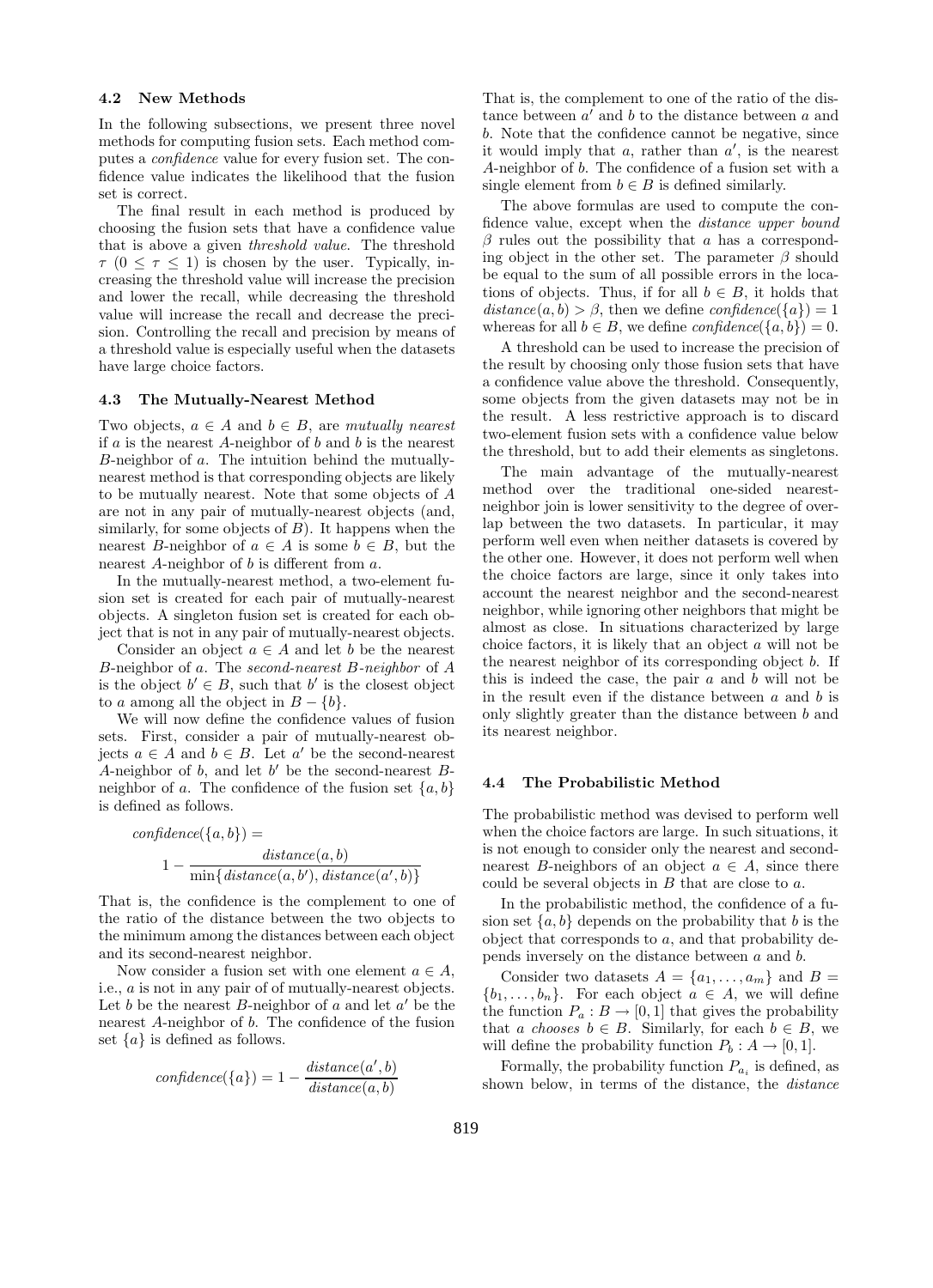decay factor  $\alpha > 0$  and the distance upper bound  $\beta$ .

$$
P_{a_i}(b_j) = \frac{distance(a_i, b_j)^{-\alpha}}{\sum_{k=1}^{m} distance(a_i, b_k)^{-\alpha}}
$$
 (1)

The probability function  $P_{b_j}$  is defined similarly.

Although  $\beta$  is not shown explicitly in the above formula, it has the following effect. If  $distance(a_i, b_j)$ β, then  $distance(a_i, b_j)$  is taken to be infinity, i.e.,  $distance(a_i, b_j)^{-\alpha} = 0$ . Recall that the distance upper bound should be equal to the sum of all possible errors in the locations of objects. Thus, if  $distance(a_i, b_j)$ β, then  $a_i$  and  $b_j$  are not likely to be corresponding objects and setting  $distance(a_i, b_j)^{-\alpha}$  to 0 is justified. Note that the denominator of Formula (1) is 0 if the distance between  $a_i$  and every object of B is greater than  $\beta$ . In this case,  $P_{a_i}(b_j)$  is defined to be 0.

Due to the numerator in the above formula (and the fact that  $\alpha > 0$ , the probability that  $a_i$  chooses  $b_j$  increases when the distance between  $a_i$  and  $b_j$  decreases. Thus,  $a_i$  chooses its nearest  $B$ -neighbor with the highest probability. The parameter  $\alpha$  determines the rate of decrease in the probability as the distance increases. We performed tests with different values for  $\alpha$  and the best results were obtained for  $\alpha = 2$ . Due to the denominator in the above formula, the probability that  $a_i$  chooses one of the  $b_j$ 's is 1, since  $\sum_{j=1}^m P_{a_i}(b_j) = 1$ (unless  $a_i$  does not choose any  $b_j$ , which happens when the distance between  $a_i$  and every  $b_j \in B$  is greater than  $\beta$  and hence  $P_{a_i}(b_j) = 0$  for every  $b_j \in B$ ).

The confidence of the fusion set  $\{a_i, b_j\}$  is defined as follows.

$$
confidence(\{a_i, b_j\}) = \sqrt{P_{a_i}(b_j) \cdot P_{b_j}(a_i)}
$$

Note that  $P_{a_i}(b_j) \cdot P_{b_j}(a_i)$  is the probability that  $a_i$ chooses  $b_j$  and  $b_j$  chooses  $a_i$ , i.e., the probability that a and b are corresponding objects. The confidence is defined as the square root of that probability in order that it will not be too small.

The confidence of a fusion set that includes a single object  $a_i$  is defined as follows.

$$
confidence({a_i}) = 1 - \sum_{k=1}^{m} (\sqrt{P_{a_i}(b_k) \cdot P_{b_k}(a_i)})
$$

The rationale for this formula is that the sum of confidences over all fusion sets that contain  $a_i$  should be equal to 1. Note that the singleton  $\{a_i\}$  is given a confidence value of 1 if the distance between  $a_i$  and every object of  $B$  is greater than the distance upper bound  $\beta$ . Also note that in some rare cases the above formula may give a value that is less than 0 and, in such cases, we define  $confidence({a_i}) = 0$ .

The result of the probabilistic method consists of all fusion sets that have confidence values above the threshold  $\tau$ .

(a) 
$$
\begin{array}{|c|c|}\n a_1 & b_1 & b_2 \\
 \times & \circ & \circ \\
 \hline\n b_1 & b_2 & a_2 \\
 \times & \circ & \circ & \times \\
 \end{array}
$$

Figure 1: Adding a new object to a dataset.

When the choice factors are large, the probabilistic method performs better than either the mutuallynearest method or the one-sided nearest-neighbor join. The reason for that is that the probabilistic method assigns a confidence value to every pair of objects. Another advantage of the probabilistic methods is the ability to increase the recall by lowering the threshold. Doing so, however, may cause an object to be in more than one fusion set.

In the probabilistic method, the recall is low when the overlap between the two datasets is small. In such a situation, most of the singleton fusion sets, both the correct ones and the incorrect ones, get similar confidence values. Thus, lowering the threshold would introduce into the result many incorrect singletons, while at the same time many correct ones would still remain below the threshold (unless the threshold becomes very low). If the threshold is high, it is likely that many correct singletons would be missing from the result. In conclusion, when the overlap is small, the probabilistic method does not handle correctly objects that should be in singletons. Therefore, this method should only be used when the overlap between the datasets is large.

## 4.5 The Normalized-Weights Method

The normalized-weights method is a variation of the probabilistic method and it performs better when the overlap is small or medium. As in the probabilistic method, weights (i.e., confidence values) are given to each (correct or incorrect) fusion set, based on the same probability functions  $P_a$  and  $P_b$  that were defined in the previous section (see Equation 1). The initial weights are normalized by an iterative algorithm that will be described in this section. This algorithm has an effect of mutual influence between pairs of objects, as illustrated in the next example.

**Example 4.1** Consider the objects  $a_1$ ,  $b_1$  and  $b_2$ in Figure 1(a). We assume that  $a_1$  is an object in the dataset  $A$  while  $b_1$  and  $b_2$  are objects in the dataset B. Let the distance between  $a_1$  and  $b_1$  be 1 and let the distance between  $a_1$  and  $b_2$  be 5. In the probabilistic method, assuming a distance decay factor of 1 (i.e.,  $\alpha = 1$ ), the probability that  $b_1$  will choose  $a_1$  is 1, since  $a_1$  is the only object of A. For  $a_1$ , the probabilities to choose  $b_1$  and  $b_2$  are  $\frac{5}{6}$  and  $\frac{1}{6}$ , respectively.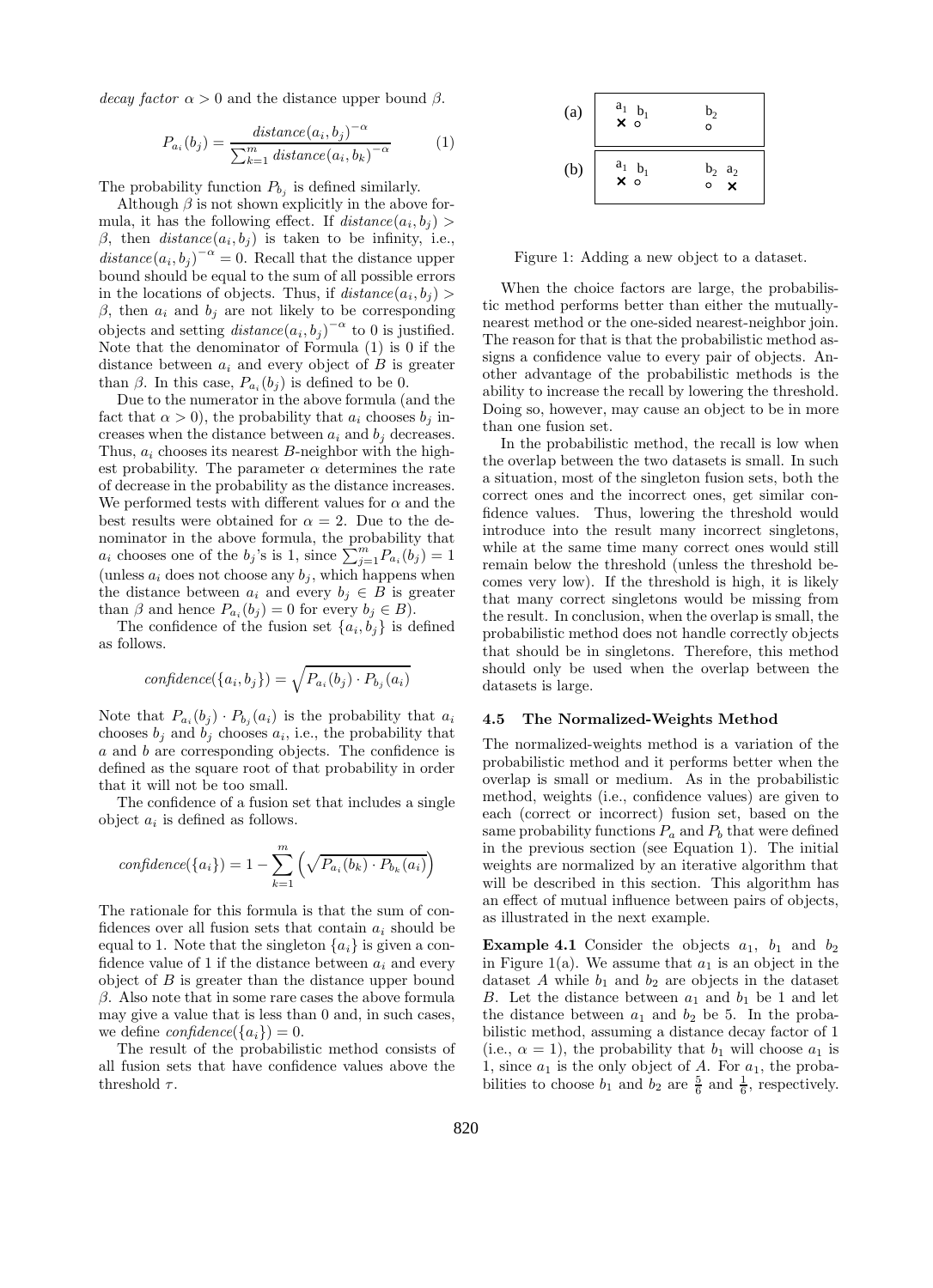Thus, the confidence value that is given to the fusion set  $\{a_1, b_1\}$  is  $\sqrt{P_{a_1}(b_1) \cdot P_{b_1}(a_1)} = \sqrt{\frac{5}{6}}$ .

In Figure 1(b), the object  $a_2$  is added to the dataset A. The distance between  $a_2$  and  $b_2$  is 1 and the distance between  $a_2$  and  $b_1$  is 5. In the probabilistic method, after adding  $a_2$ , the confidence of the set  ${a_1, b_1}$  is  $\sqrt{P_{a_1}(b_1) \cdot P_{b_1}(a_1)} = \sqrt{\frac{5}{6} \cdot \frac{5}{6}} = \frac{5}{6} < \sqrt{\frac{5}{6}}$ .

Thus, the addition of  $a_2$  has reduced the confidence of the fusion set  $\{a_1, b_1\}$ . This reduction is caused by the fact that after the addition of  $a_2$ , object  $b_1$  could potentially be the corresponding object of either  $a_1$  or  $a_2$ , whereas before the addition of  $a_2$ , only the correspondence between  $b_1$  and  $a_1$  was possible. But the addition of  $a_2$  also has an effect of increasing the likelihood of a correspondence between  $b_1$  and  $a_1$ , because  $b_2$  is now more likely to correspond to  $a_2$  than to  $a_1$ and, hence, the confidence of the fusion set  $\{a_1, b_1\}$ should increase relatively to the confidence of the fusion set  $\{a_1, b_2\}$ . In summary, the addition of  $a_2$  has two opposite effects: one is an increase in the confidence of the fusion set  $\{a_1, b_1\}$  and the other is a decrease of that confidence. The probabilistic method is only capable of capturing the second effect, whereas the normalized-weights method captures both.

Next, we will describe the normalized-weights method. Consider two datasets  $A = \{a_1, \ldots, a_m\}$  and  $B = \{b_1, \ldots, b_n\}$ . The probability functions  $P_{a_i}(b_j)$ and  $P_{b_j}(a_i)$  are defined as in Section 4.4. The matchings matrix M is an  $(m + 1) \times (n + 1)$  matrix, such that the element in row i and column j, denoted  $\mu_{ij}$ , is defined as follows.

$$
\mu_{ij} = \begin{cases}\nP_{a_i}(b_j) \cdot P_{b_j}(a_i) & : 1 \le i \le m, \ 1 \le j \le n \\
\prod_{k=1}^n (1 - P_{b_k}(a_i)) & : 1 \le i \le m, \ j = n+1 \\
\prod_{k=1}^m (1 - P_{a_k}(b_j)) & : i = m+1, \ 1 \le j \le n \\
0 & : i = m+1, \ j = n+1\n\end{cases}
$$

Note that in the first case (i.e., the top line) of the above definition,  $\mu_{ij}$  is assigned the probability that  $a_i$  and  $b_j$  mutually choose each other. In each row i, the element in the last column  $(j = n + 1)$  gives the probability that  $a_i$  is not chosen by any  $b \in B$ . Similarly, in each column  $j$ , the element in the last row  $(i = m + 1)$  gives the probability that  $b_j$  is not chosen by any  $a \in A$ .

A row (or a column) r is *normalized* if  $s = 1$ , where s is the sum of all the elements of  $r$ . We can always normalize  $r$  by dividing each element by  $s$  (since  $s > 0$ ). The *normalization algorithm* is a sequence of iterations over  $M$ , such that in each iteration, the first  $m$  rows and the first  $n$  columns are normalized one by one in some order. Note that the elements of the last column are changed when the rows are normalized, but the last column itself is not normalized; similarly for the last row.

Let  $M^{(0)}$  denote the matrix M, as it was defined above, and let  $M^{(k)}$  denote the matrix after k iterations. It was shown by Sinkhorn [14, 15] that the normalization algorithm converges and the result does not depend upon the order of normalizing rows and columns in each iteration. We terminate the normalization algorithm when the sum of each row and each column, except for the last row and the last column, is different from 1 by no more than some very small  $\epsilon > 0$  (in the tests,  $\epsilon$  was equal to 0.001).

Let  $M^{(t)}$  denote the matrix upon termination of the iteration algorithms. The confidence of the fusion set  $\{a_i, b_j\}$  is the value in row i and column j of  $M^{(t)}$ . The confidence of the fusion set  $\{a_i\}$  is the value in row *i* and column  $n + 1$  of  $M^{(t)}$ . The confidence of the fusion set  ${b_j}$  is the value in column j and row  $m+1$  of  $M^{(t)}$ . Given a threshold  $\tau$ , the result of the normalized-weights method consists of all the fusion sets with confidence values above the threshold  $\tau$ .

The normalized-weights method gives good results when the overlap between the datasets is medium or small. However, the results are not as good as those of the probabilistic method when the overlap is large, because the weights that are assigned to singletons (i.e., the weights in the last row and in the last column) are not normalized. Consequently, these weights remain rather large even when they should be almost zero (i.e., when the overlap is large). In Section 6, we discuss how to improve this method by normalizing all the rows and columns of M.

## 4.6 Tuning the Methods

The performance of the three new methods, which were introduced in the previous sections, can be tuned by choosing appropriate values for the threshold, the distance decay factor and the distance upper bound.

The threshold  $\tau$  controls the precision and recall. Increasing the threshold increases the precision while decreasing the threshold increases the recall.

The distance decay factor  $\alpha$  controls the effect of distant neighbors in either the probabilistic method or the normalized-weights method. In either method, the probability that an object a chooses some object from the other set is split among all the objects of the other set. This probability might be split among many objects, including far away objects that are really no more than "background noise." By choosing  $\alpha > 1$ , the effect of far away objects decreases exponentially. Thus, increasing  $\alpha$  eliminates background noise. However, increasing  $\alpha$  too much can cause these methods to act like the mutually-nearest method, i.e., pairs of objects that are not mutually nearest will be ignored.

The distance upper bound  $\beta$  determines which twoelement fusion sets  $\{a_i, b_j\}$  are a priori deemed incorrect, because the distance between  $a_i$  and  $b_j$  is too far. In practice, the value of  $\beta$  should be an upper-bound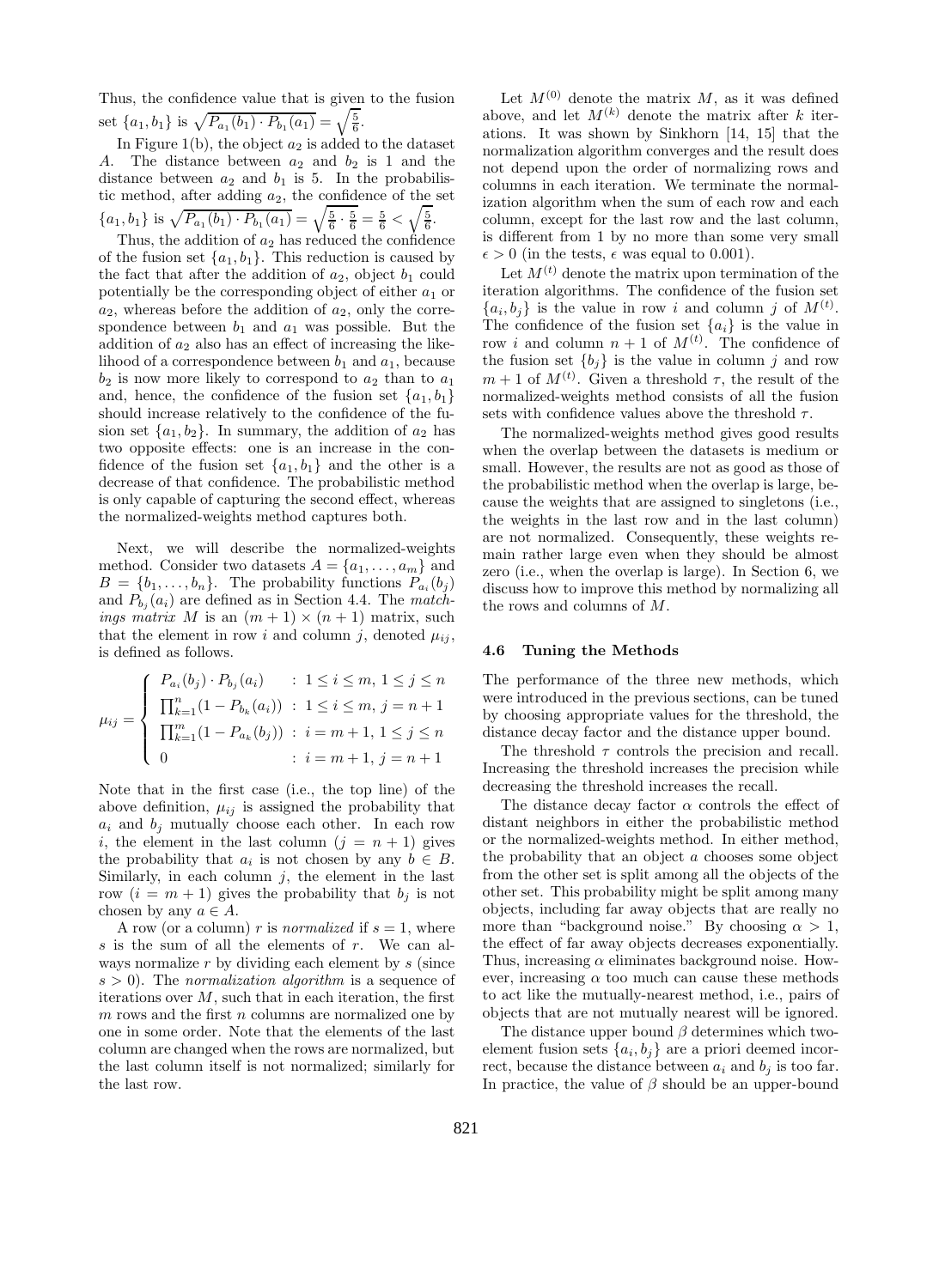

Figure 2: Hotels and tourist attractions in Tel-Aviv (the objects of MUNI are depicted by  $+$  and the objects of MAPA are depicted by •).

estimate for the sum of all possible errors in the locations of objects.

## 5 Testing and Comparing the Methods

We tested the different methods using real-world datasets as well as randomly-generated datasets. The two real-world datasets describe hotels and other tourist attractions in Tel-Aviv. One dataset, called MUNI, was extracted from a digital map that was made by the City of Tel-Aviv. The second dataset, called MAPA, was extracted from a digital map that was made by the Mapa Corp. The randomly-generated datasets were created using a random-dataset generator that we implemented.

## 5.1 Results for Real-World Datasets

In the MUNI and MAPA datasets, each object has a name, although in MUNI the names are in English and in MAPA the names are in Hebrew. The correctness of the results was checked using the specified names of the objects. However, only locations were used for computing the fusion sets.

The MAPA dataset has 86 objects and the MUNI dataset has 73 objects. A total of 137 real-world entities are represented in these datasets and 22 entities appear in both datasets. The mutually-nearest method was tested with a threshold  $\tau = 0$ . The probabilistic and the normalized-weights methods were tested with an optimal threshold value (see Section 7). The distance upper bound  $\beta$  was 150 meters and the distance decay factor  $\alpha$  was 2. There were 40 objects in MAPA and 6 objects in MUNI without any neighbor in the other dataset at a distance of  $\beta$  or less.

The two datasets are depicted in Figure 2. The performance results are given in Table 1. Note that the table describes both the one-sided nearest-neighbor join of MUNI with MAPA (first column) and the onesided nearest-neighbor join of MAPA with MUNI (second column). The one-sided nearest-neighbor join performed much worse than the other methods, while the normalized-weights method had the best performance.

## 5.2 Random-Dataset Generator

There are not sufficiently many real-world datasets to test our algorithms under varying degrees of density and overlap. Moreover, in real-world datasets, it is not always possible to determine accurately the correspondence between objects and real-world entities. Thus, we implemented a random-dataset generator, which is a two-step process. First, the real-world entities are randomly generated. Second, the objects in each dataset are randomly generated, independently of the objects in the other dataset.

For the first step, the user specifies the coordinates of a square area, the number of entities in that area and the minimal distance between entities. The generator randomly chooses locations for the entities, according to a uniform distribution. The generator verifies that entities are not too close to each other, i.e., the distance between entities is greater than the minimal distance specified by the user. This is done to enforce realistic constraints; for example, the distance between two buildings cannot be just a few centimeters.

For the second step, the user specifies the number of objects in the datasets and the error interval. The creation of a random object has two aspects. First, the object is randomly associated with one of the realworld entities that were created in the first step (at most one object, in each dataset, corresponds to any given entity). Second, the location of the object is randomly chosen, according to the normal distribution, in a circle with a center that is equal to the location of the corresponding entity and a radius that is equal to the error interval.

Note that the two datasets have an equal number of objects. However, in each dataset, the association of objects with entities and the locations of objects are chosen randomly and independently of the other dataset. By changing the number of objects, it is easy to control the overlap between the two randomly generated datasets. For example, if each dataset has 500 objects while the number of entities is 500, then there is a complete overlap. However, if there are 50,000 entities, then the overlap between the two datasets is very small, with a very high probability.

## 5.3 Results for Random Datasets

We have experimented with many randomly-generated datasets, but in this section we only describe a few tests that demonstrate the main conclusions about the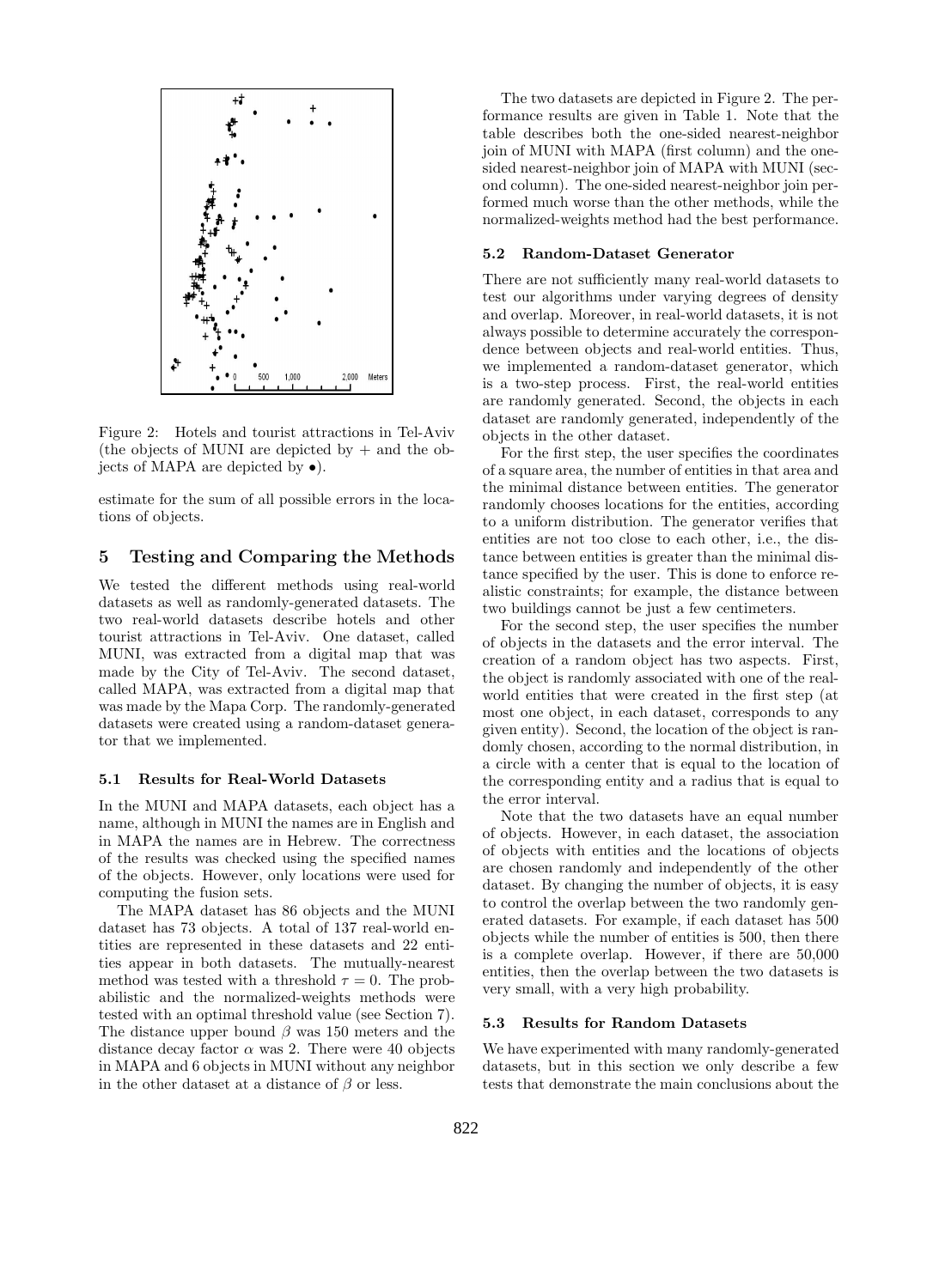|             | Joining MAPA objects   | Joining MUNI objects   | Mutually | Probabilistic | Normalized |
|-------------|------------------------|------------------------|----------|---------------|------------|
|             | with nearest neighbors | with nearest neighbors | Nearest  |               | Weights    |
|             | from MUNI              | from MAPA              |          |               |            |
| Result Size | 120                    | 119                    | 124      | 137           | 129        |
| Recall      | 0.38                   | 0.48                   | 0.77     | 0.80          | 0.85       |
| Precision   | $\rm 0.43$             | 0.56                   | 0.85     | 0.80          | 0.90       |

Table 1: Performance of the fusion algorithms for datasets of hotels and tourist attractions in Tel-Aviv.



(c) 1000 objects in each dataset. (d) An enlarged fragment of a pair of datasets.

Figure 3: A visual view of the random pairs of datasets, with 100, 500 and 1000 objects.

performance of each method. The following parameters were given to the random-dataset generator. A square area of  $1,350 \times 1,350$  meters, 1,000 entities, a minimal distance of 15 meters between entities, and an error interval of 30 meters for each datasets. The above parameters imply that if a dataset represents all 1,000 entities, then the choice factor is 1.55 and each entity occupies, on the average, an area of 1,822 sq m.

In the tests described below, the 1,000 real-world entities were created once and then three pairs of datasets were randomly generated (see Figure 3). The three pairs had 100, 500 and 1,000 objects in each dataset, respectively. Thus, each pairs had a different degree of overlap and density (1,000 objects in each dataset means a complete overlap). To get a sense of

the difficulty in finding the correct fusion sets, an enlarged fragment of the pair of datasets from Figure 3(c) is depicted in Figure  $3(d)$ , where an entity identifier is attached to each object.

The recall and precision of each method were measured for every pair of datasets. In all the methods, the distance upper bound  $\beta$  was 60 meters and the error interval was 30 meters. In the mutually-nearest method, the threshold  $\tau$  was 0, since it gave the highest or close to the highest recall. For the datasets with 100 objects, the recall and the precision were 0.68 and 0.81, respectively; for 500 objects, they were 0.72 and 0.77, respectively; and for 1,000 objects, they were 0.74 and 0.63, respectively.

For the probabilistic method and the normalized-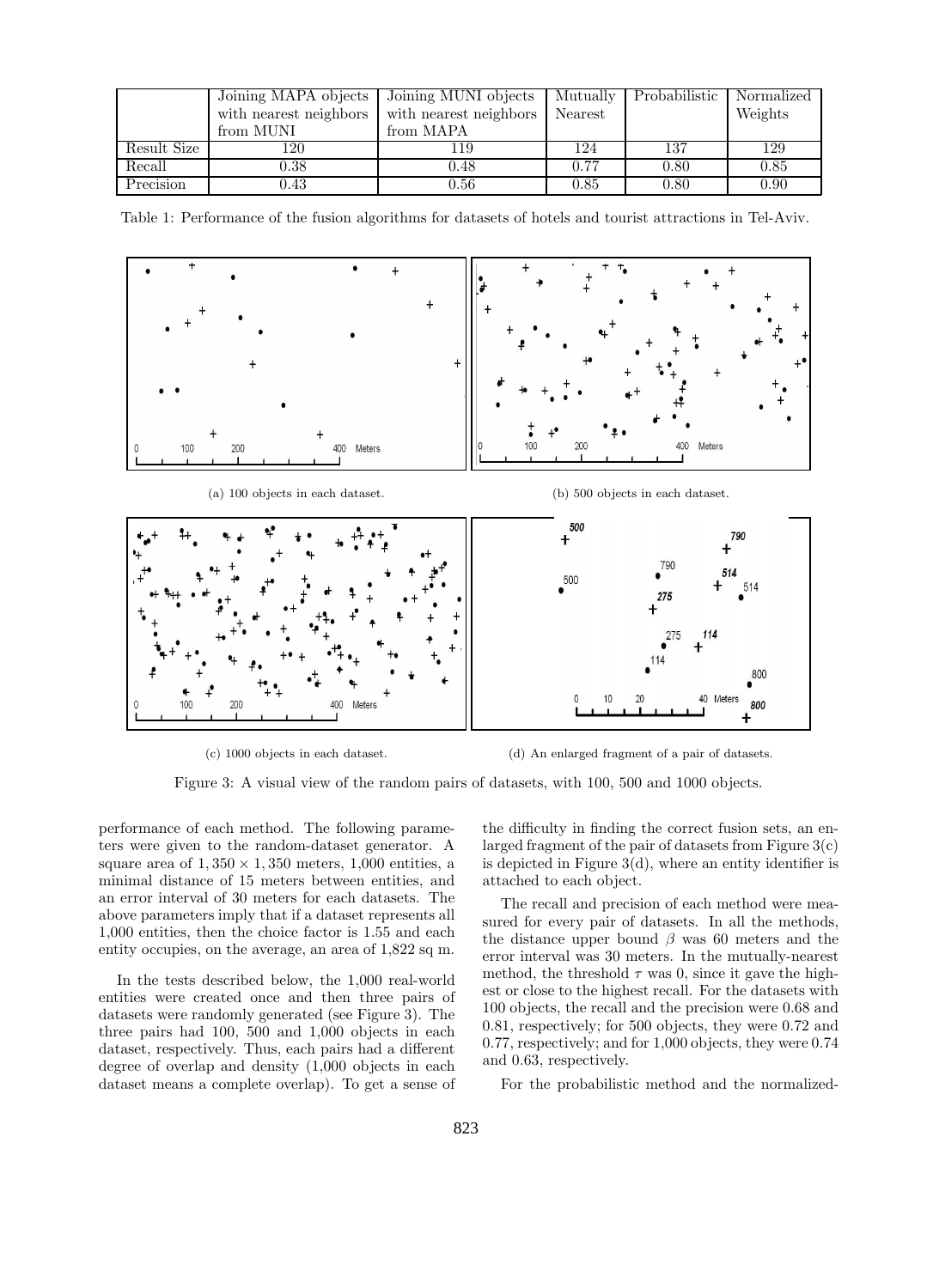

Figure 4: Recall (dotted line) and precision (solid line) as a function of the threshold value.

weights method (as well as for two additional methods that are explained in Section 6), Figure 4 presents the recall and the precision as a function of the threshold. Tests were made with different values for the distance decay factor (i.e.,  $\alpha = 0.5, 1, 2, 3$ ). We only show the results for  $\alpha = 2$ , since this choice was the best for both methods under all circumstances.

The main conclusions from the tests are as follows. When the overlap between the datasets is small, the mutually-nearest and the normalized-weights methods give good results. The probabilistic method does not perform well in this case, because it does not find the correct singletons and instead creates incorrect pairs. For a medium overlap, the best results are given by the normalized-weights method. This is demonstrated in the case of 500 objects in each dataset. When the overlap is large, the best results are given by the probabilistic method. The normalized-weights method does not perform well in this case, because singletons get weights (i.e., confidence values) that are too large.

We will now give a detailed analysis of the graphs in Figure 4. Essentially, a method performs well if it assigns low confidence values to incorrect fusion sets and high confidence values to correct ones. Most of the graphs in Figure 4, except for  $4(a)$ ,  $4(b)$  and  $4(j)$ , exhibit this phenomenon. In the low range of threshold values, a small increase of the threshold value eliminates many incorrect fusion sets and only a few correct ones. Thus, the precision rises sharply while the recall declines slowly. In the high range of threshold values, a small increase of the threshold value eliminates many correct fusion sets and only a few incorrect ones. Thus, the precision rises slowly while the recall declines sharply. Also note that the precision and the recall change more sharply as the overlap grows. A bigger overlap means a bigger density, which causes more pairs to get confidence values that are close to each other.

Figures  $4(a)$  and  $4(b)$  show the performance of the probabilistic and the normalized-weights methods in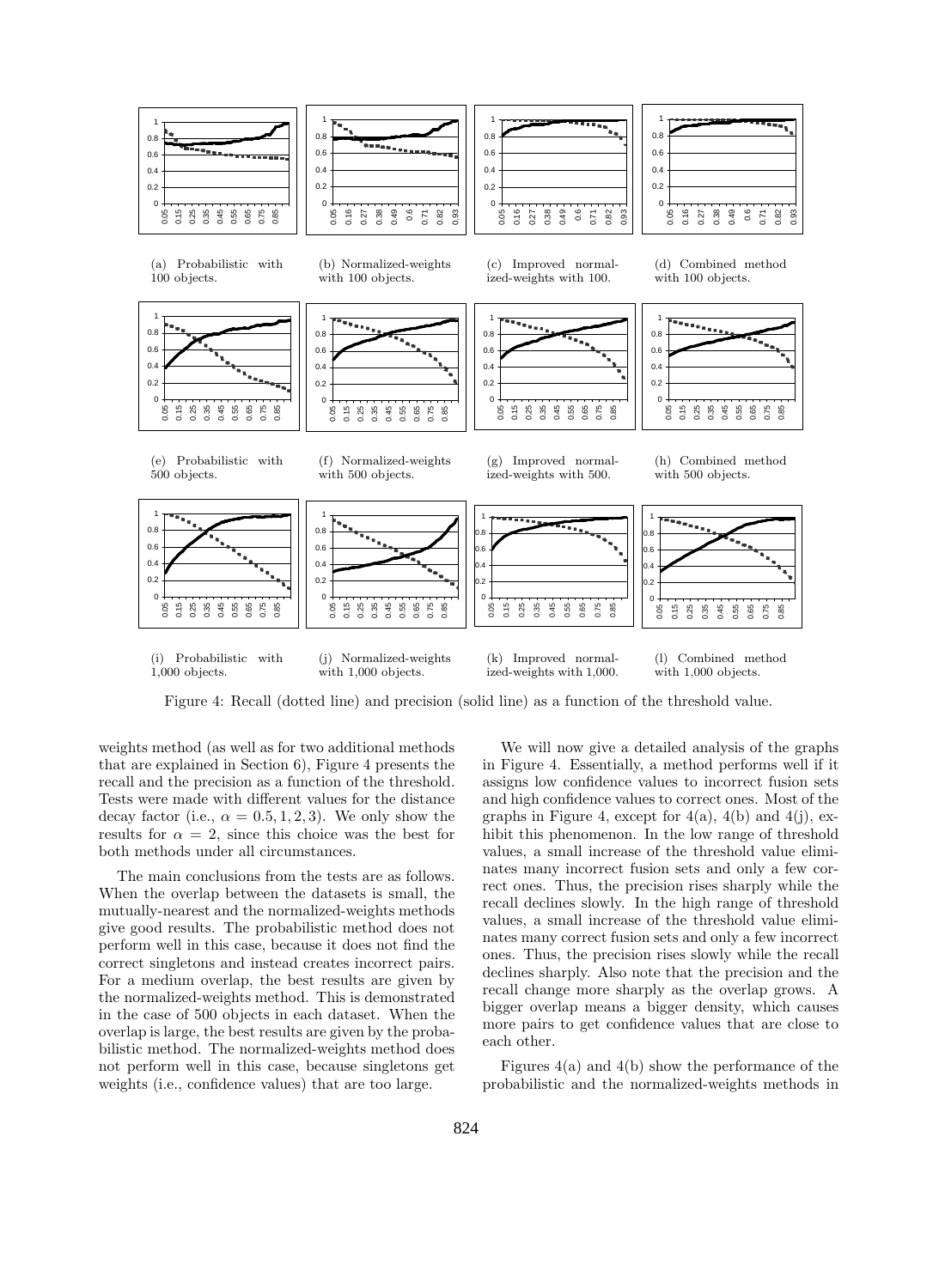the case of a small overlap. In that case, many correct singletons get low confidence values while many incorrect pairs get high confidence values. Thus, when a low threshold value is increased, many correct singletons are eliminated and the recall declines sharply. The precision remains about the same, since many incorrect fusion sets are also eliminated. In the high range of threshold values, a small increase of the threshold value eliminates many incorrect pairs and the precision rises sharply while the recall remains about the same. In the medium range of threshold values, there is very little change in the recall and the precision, because the confidence values are either very low or very high, as a result of the low density (i.e., an object has only a few close neighbors in the other dataset).

Figure 4(j) shows the performance of the normalized-weights method in the case of a complete overlap (i.e., there are no correct singletons). In that method, the last row and the last column of the matching matrix are not normalized and, consequently, many incorrect singletons get high confidence values, regardless of the degree of overlap. Thus, the precision rises sharply only in the high range of threshold values.

# 6 Complete Normalization

In this section, we will show how knowledge about the degree of overlap between the datasets can improve the normalized-weights method.

#### 6.1 The Normalization Value

Ideally, the normalized-weights method should give to singletons high confidence values when the overlap is large and low confidence values when the overlap is small. However, since the last row and the last column of the matching matrix are not normalized, the confidence values of singletons tend to remain high in any case. Recall that each entry in those row and column gives the probability that some object does not have a corresponding object in the other set. Thus, those row and column should not be normalized to 1.

Suppose that the datasets A and B have  $m$  and  $n$ objects, respectively, and  $c$  is the number of real-world entities that are represented in both datasets. Thus,  $m - c$  objects of A and  $n - c$  objects of B should be in singleton fusion sets. Ideally, an entry in either the last row or the last column should be 1 if its corresponding object is in a correct singleton, and should be 0 otherwise. Consequently, we improve the normalization algorithm by normalizing the last row to  $n - c$ and the last column to  $m - c$ . Note that if  $n - c = 0$ (or  $m-c=0$ ), then we just set all the elements in the last row (or last column) to 0 and need not normalize this row (or column) anymore.

The improved normalized-weights method always performs better than all the other methods, as shown in Figures  $4(c)$ ,  $4(g)$  and  $4(k)$ . Note that in these three tests, the correct value of c was used.

## 6.2 Estimating the Overlap

The improved normalized-weights method requires a good estimate for the number c of correct pairs of corresponding objects. If the association of objects with entities in each dataset is independent of the other dataset, then an approximation of  $c$  is given by

$$
c \approx \frac{m}{e} \cdot \frac{n}{e} \cdot e
$$

where  $e$  is the number of real-world entities and the two datasets have  $m$  and  $n$  objects, respectively. If  $e$  is not known, then a less accurate approximation of c can be obtained by replacing e with the number of pairs that are produced by the mutually-nearest method.

We conducted a series of tests with the following parameters. The number of entities ranged from 500 to 1,000 in increments of 100. The size of the datasets ranged from 50 to 500 in increments of 50. The minimal distance between entities was either 15, 25 or 35 meters. The conclusion from these tests is that  $c$  can be approximated by

$$
c \approx 1.2p - \frac{e}{10}
$$

where  $p$  is the number of pairs that are produced by the mutually-nearest method and e is the number of entities. In particular, when p is approximately  $\frac{e}{2}$ , then c is also approximately  $\frac{e}{2}$ .

The above formula suggests that  $p$  is a good estimate for c. Thus, we also tested the *combined method* that applies the improved normalized-weights method with  $p$  as the estimate for  $c$ . The results for the random datasets of Section 5.3 are shown in Figures 4(d), 4(h) and 4(l). These results are almost as good as the results for the improved normalized-weights method, using the correct value of c.

## 7 Choosing the Threshold Value

For the mutually-nearest neighbor, a threshold value of zero will give the highest recall with a good precision. For the other methods, choosing a good threshold value is more complicated. A threshold value of 0.5 is a reasonable choice, since it usually gives results with good recall and precision, and without duplicates (i.e., each object appears in at most one fusion set). Note that if the threshold is just above 0.5, then there cannot be duplicates. An optimal threshold gives the best combination of recall and precision. Formally, an optimal threshold can be defined as the one that gives the largest geometric average of the recall and the precision. In Figure 4, this is usually the threshold at the intersection of the graphs of the recall and the precision.

We will now describe how to estimate the optimal threshold without a priori knowledge of the correct fusion sets. The idea is to minimize two types of errors.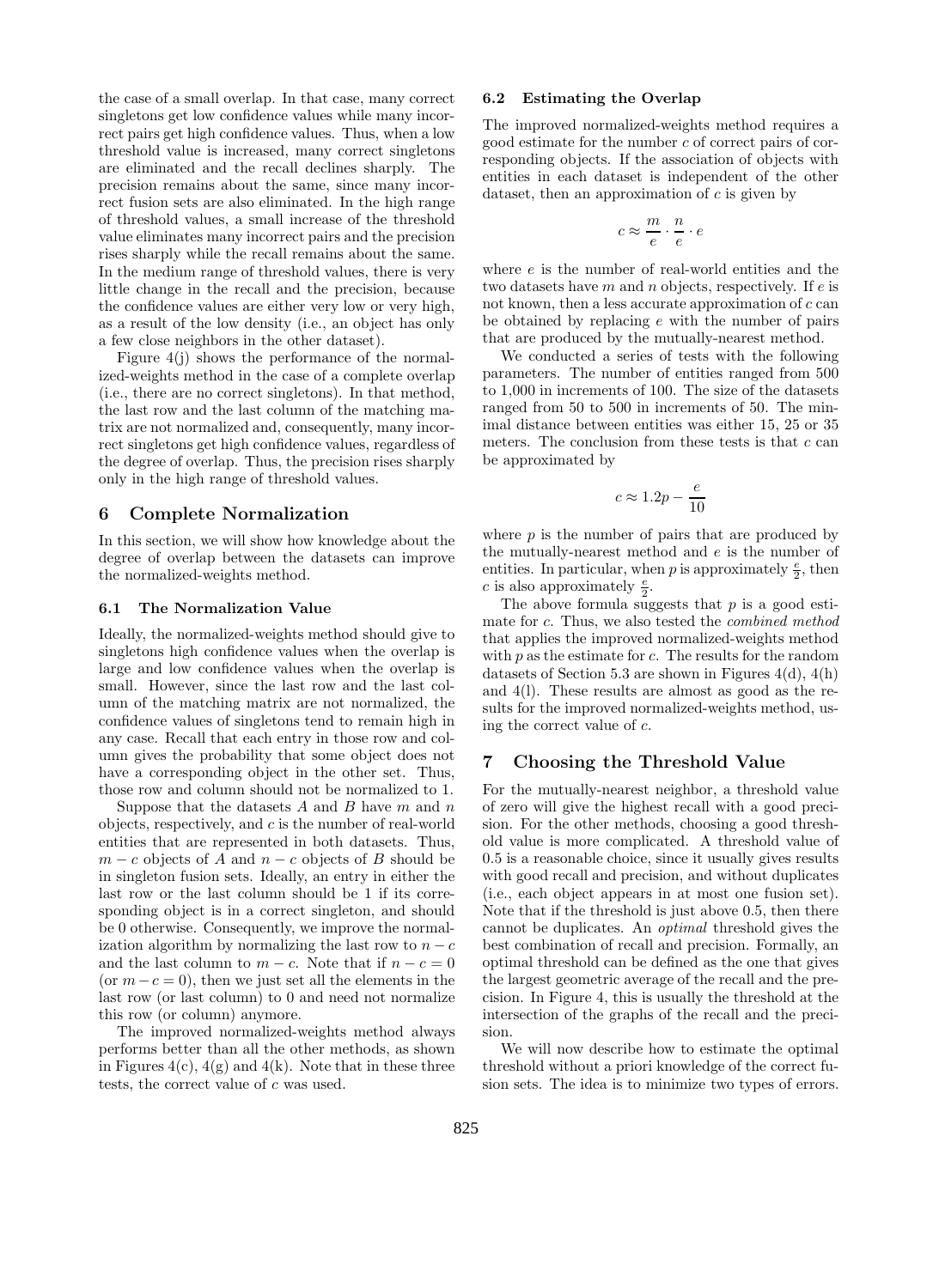

(e) Probabilistic with 1,000 objects.

(f) Improved normalized-weights with 1,000.

Figure 5: The error count (shown by a dashed line), recall and precision as a function of the threshold.

A missing object is an object that does not appear in any fusion set. A *duplicate object* is an object that appears in more than one fusion set. The error count is the number of missing objects plus the number of duplicate occurrences of objects (if an object appears in  $k$ ) fusions sets, then it is counted  $k-1$  times). The threshold value should be chosen so that the error count is minimal. Figure 5 shows the error count as a function of the threshold for two methods, using the random datasets of Section 5.3 (the graphs for the other two methods are similar). It can be seen that a threshold value that minimizes the error count is close to the optimal threshold. This was also confirmed for the real-world datasets, MUNI and MAPA. For the probabilistic method, the optimal threshold was 0.31 and the threshold that minimized the error count was 0.4. For these two threshold values, there was only a small difference (0.796 vs. 0.784) between the geometric averages of the recall and the precision. For the normalized-weights method, the optimal threshold was 0.43 and the threshold that minimized the error count was 0.45, while the geometric averages were about the same (0.873 and 0.868). Thus, for a real pair of datasets, the threshold value can be chosen by trying several different values and choosing the one that minimizes the error count.

# 8 Related Work

Map conflation is the process of producing a new map by integrating two existing digital maps, and it has been studied extensively in the last twenty years. Map conflation starts by choosing some anchors, i.e., pairs of points that represent the same location. A triangular planar subdivision of the datasets with respect to the anchors (using Delaunay triangulation) is performed and a rubber-sheeting transformation is applied to each subdivision [4, 5, 6, 11, 12].

Map conflation cannot be applied without initially finding some anchors. Thus, our methods can be used as part of this process. Unlike map conflation, which is a complicated process, our algorithms are most suitable for the task of online integration of geographic databases using mediators (e.g., [2, 17]).

A feature-based approach to conflation, which is similar to object fusion, has been studied in [13]. Their approach is different from ours in that they find corresponding objects based on both topological similarity and textual similarity in non-spatial attributes. Once some corresponding objects have been found, they construct some graphs and use graph similarity to find more corresponding objects.

In [3], topological similarity is used to find corresponding objects, while in [7, 8, 16] ontologies are used for that purpose.

The problem of how to fuse objects, rather than how to find fusion sets, was studied in [10]. Thus, their work complements ours.

# 9 Conclusion and Future Work

The novelty of our approach is in developing efficient algorithms that find fusion sets with high recall and precision, using only locations of objects. The mutually-nearest method is an improvement of the existing one-sided nearest-neighbor join and it achieves substantially better results.

We also developed a completely new approach, based on a probabilistic model. We presented several algorithms that use this model. The improved normalized-weights method achieves the best results under all circumstances. This method combines the probabilistic model with a normalization algorithm and information about the overlap between the datasets. We showed that the mutually-nearest method provides a good estimate for the degree of